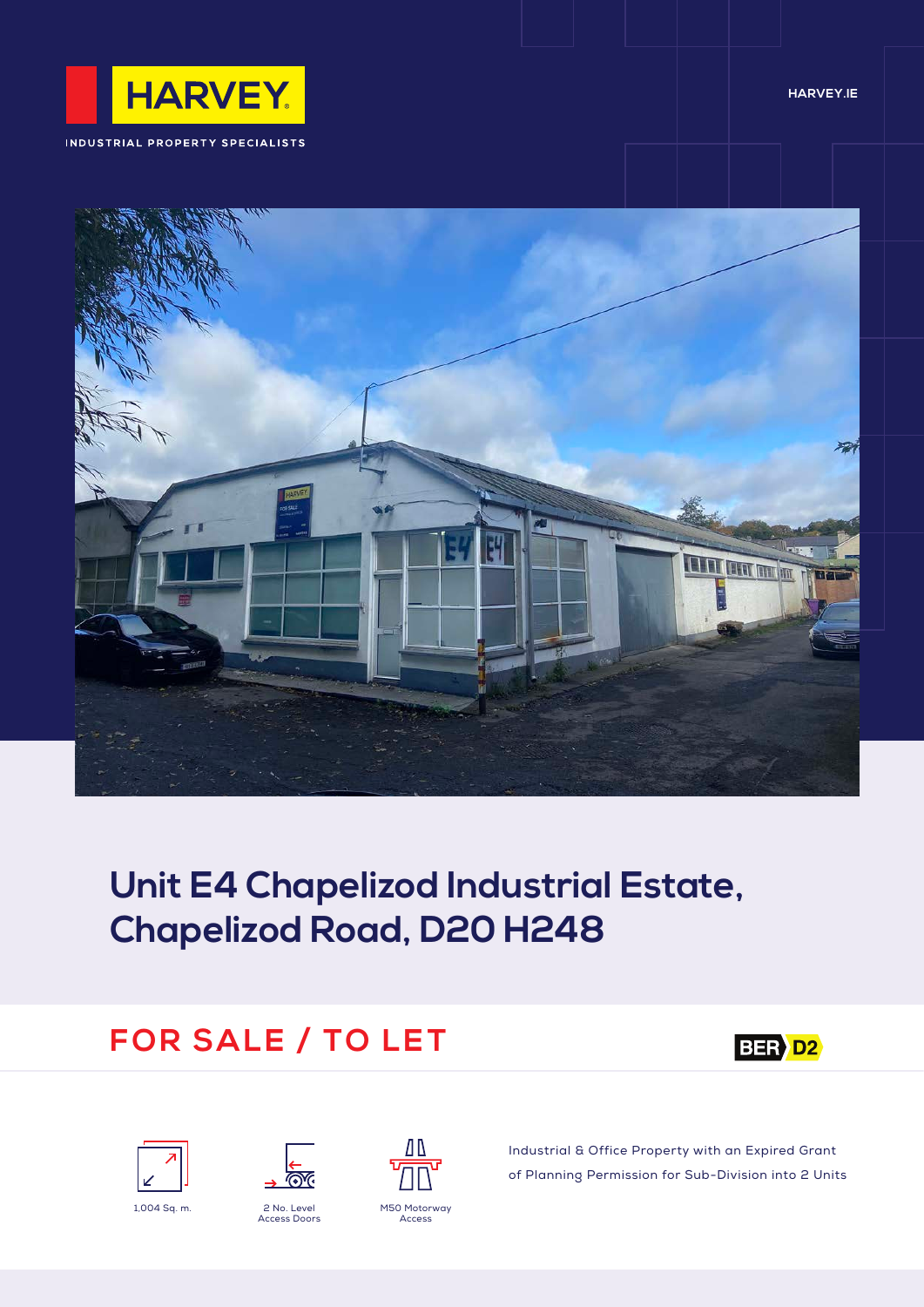

### **LOCATION HIGHLIGHTS**

- Chapelizod Industrial Estate is a very conveniently located development accessed off Chapelizod Road.
- Close to the City Centre, which is 6 km from the estate entrance.
- The M50 Motorway (Junction 7) is only 3.3 km from the estate entrance and is accessed via the Lucan Road, which is adjacent to the estate.
- The M50 Motorway provides ease of access to all arterial routes to and from the City Centre, Dublin International Airport and the Port Tunnel.

# **P R O P E R T Y F E AT U R E S**

#### **Industrial Space**

- The property comprises an end of block unit.
- Concrete frame construction.
- Metal deck roof incorporating glazed panels which provide excellent natural light.
- The floor is of reinforced concrete.
- Loading access is provided to the right side of the property via double timber gates, 5.4 m wide x 3 m high and a ground level steel roller shutter door, 2.4 m wide x 3 m high.
- The clear internal height is 3.4 m.
- 3 phase power supply is provided.

### **PROPERTY FEATURES CONTINUED**

#### **Offices & Staff Facilities**

- Architecturally designed offices & staff facilities are provided to the front comprising a lobby, boardroom, a cellular office, a large open plan office, tea station, shower and toilet accommodation.
- The large open plan office area has painted block walls, marmoleum floor covering, gas heating and high output low energy light fittings.
- There is an electric heating and cooling system and gas heating to office areas.
- The office areas are fitted with data cabling with various network points.
- Fully fitted kitchenette.
- The boardroom is finished to a high standard to include plastered and painted walls, a feature ceiling with recessed cascade lighting and up lighters together with programmable down lighters and a carpet covered floor.

#### **General**

- Planning Permission was previously granted (now lapsed) for the sub-division of the property into two units (DCC Ref. 5384/06).
- Please note we have not tested any apparatus, fixtures, fittings, or services. Intending purchasers / tenants must undertake their own investigation into the working order of these items.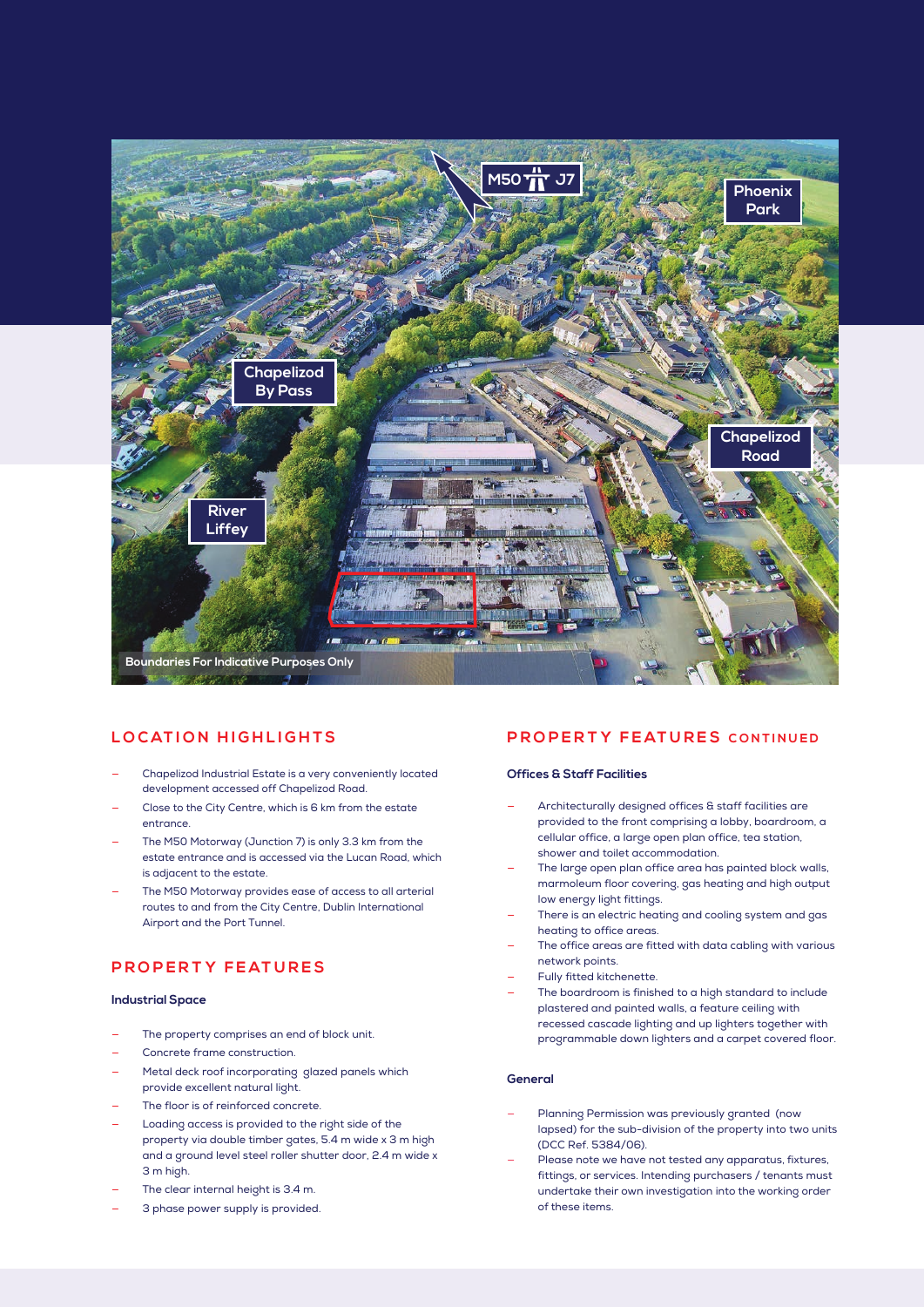

# **ACCOMMODATION (Sq. m.)**

Measurement Application - Gross External

| <b>Industrial Space</b>    | 790   |
|----------------------------|-------|
| Offices & Staff Facilities | 214   |
| <b>TOTAL</b>               | 1,004 |

Intending purchasers / tenants are specifically advised to verify all information, including floor areas. See DISCLAIMER.

### **BER**

BER: D2 BER No. 800815235<br>Energy Performance Indicator: 226 kWh/m<sup>2</sup>/yr

### **ASKING PRICE**

On application.

# **LEASE & ANNUAL RENT**

On application.

# **INSPECTION**

By appointment with Sole Agent, HARVEY.